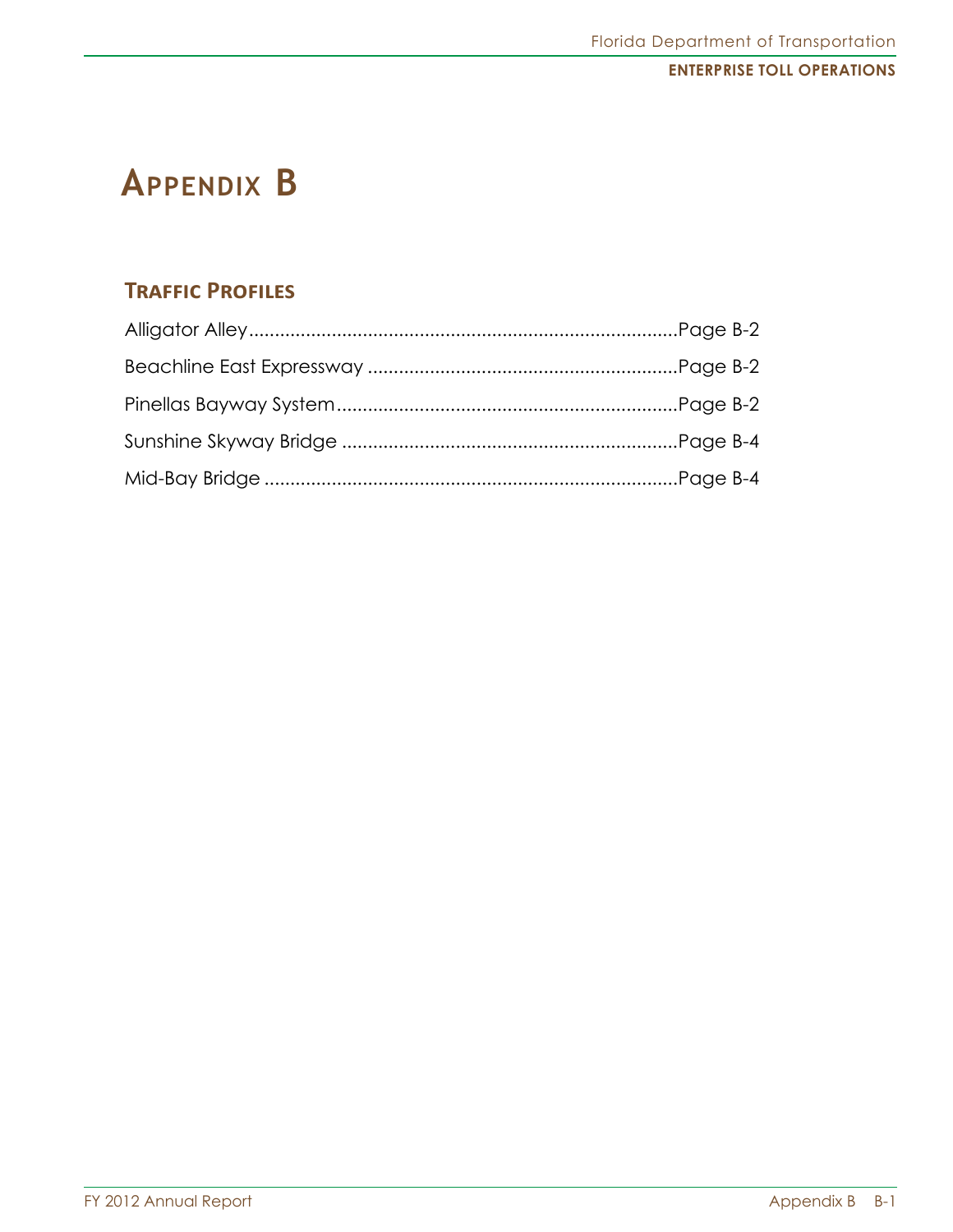#### **Two-way AADT Profile Milepost - Description FY 2012 FY 2013 FY 2014 FY 2015 FY 2016 FY 2017 To Ft. Lauderdale** 25 - East Plaza \$2.75 \$3.00 49 - CR 833 80 - SR 29 100 - West Plaza \$2.75 \$3.00 **To Naples** 21,700 21,000 21,500 22,300 23,200 23,900 2,300 2,200 2,300 2,300 2,500 2,600 1,500 1,500 1,500 1,600 1,700 1,800 20,900 20,300 20,700 21,500 22,400 23,100 2,200 2,100 2,100 2,200 2,300 2,400 700 700 700 800 800 900 19,400 18,900 19,300 20,100 20,900 21,600 **Passenger Car Toll** SunPass **Cash**

**Alligator Alley (I-75)**

## **Beachline East Expressway (SR 528) Two-way AADT Profile**

|                             |                  | <b>Passenger Car Toll</b> |                     |         |         |         |         |         |
|-----------------------------|------------------|---------------------------|---------------------|---------|---------|---------|---------|---------|
|                             | FY 2012          | Current                   |                     |         |         |         |         |         |
| Milepost - Description      | SunPass Cash     | <b>SunPass Cash</b>       | FY 2012             | FY 2013 | FY 2014 | FY 2015 | FY 2016 | FY 2017 |
|                             |                  |                           |                     |         |         |         |         |         |
|                             |                  |                           | To 95 Express/Cocoa |         |         |         |         |         |
|                             |                  |                           | 29,600              | 29,300  | 30,500  | 31,500  | 32,500  | 33,500  |
| 37 - SR 407 (to Titusville) |                  |                           | 6,000               | 5,900   | 6,100   | 6,300   | 6,500   | 6,700   |
|                             |                  |                           | 35,600              | 35,200  | 36,600  | 37,800  | 39,000  | 40,200  |
| 31 - SR 520                 | \$0.25<br>\$0.50 | \$0.25 \$0.50             | 3,300               | 3,300   | 3,400   | 3,500   | 3,600   | 3,700   |
|                             |                  |                           | 7,400               | 7,300   | 7,600   | 7,900   | 8,200   | 8,400   |
| 27 - Dallas Plaza           | \$0.75 \$0.75    | \$0.75 \$1.00             | 39,700              | 39,200  | 40,800  | 42,200  | 43,600  | 44,900  |
|                             |                  |                           | 2,700               | 2.700   | 2,800   | 2,900   | 3,000   | 3,100   |
| 24 - Dallas Boulevard       | \$0.50 \$0.50    | \$0.50 \$0.50             | XIX<br>42,400       | 41,900  | 43,600  | 45,100  | 46,600  | 48,000  |
|                             |                  |                           | 1,000               | 1,000   | 1,100   | 1,100   | 1,200   | 1,200   |
| 20 - ICP (OOCEA)            | \$0.50<br>\$0.50 | \$0.59 \$0.75             | 3,500               | 3,500   | 3,600   | 3,700   | 3,800   | 3,900   |
| 16 - Beachline Main Plaza   | \$0.75 \$0.75    | \$0.87 \$1.00             | 44,900              | 44,400  | 46,100  | 47.700  | 49,200  | 50,700  |

**To Orlando**

## **Pinellas Bayway System (SR 682/SR 679) Two-way AADT Profile**

|                       | <b>Passenger Car Toll</b> |        |                        |         |         |         |         |         |         |
|-----------------------|---------------------------|--------|------------------------|---------|---------|---------|---------|---------|---------|
| Description           | <b>SunPass</b>            | Cash   |                        | FY 2012 | FY 2013 | FY 2014 | FY 2015 | FY 2016 | FY 2017 |
|                       |                           |        |                        |         |         |         |         |         |         |
| Pinellas Bayway East  | \$0.50                    | \$0.75 | To Beaches<br>To I-275 | 28,300  | 27,700  | 28,100  | 28,800  | 29,800  | 30,100  |
| Pinellas Bayway West  | \$0.50                    | \$0.75 |                        | 18,100  | 17,600  | 17,900  | 18,400  | 19,000  | 19,200  |
| Pinellas Bayway South | \$0.25                    | \$0.50 |                        | 3,500   | 3,400   | 3,500   | 3,600   | 3,700   | 3,700   |
|                       |                           |        | To Fort DeSoto         |         |         |         |         |         |         |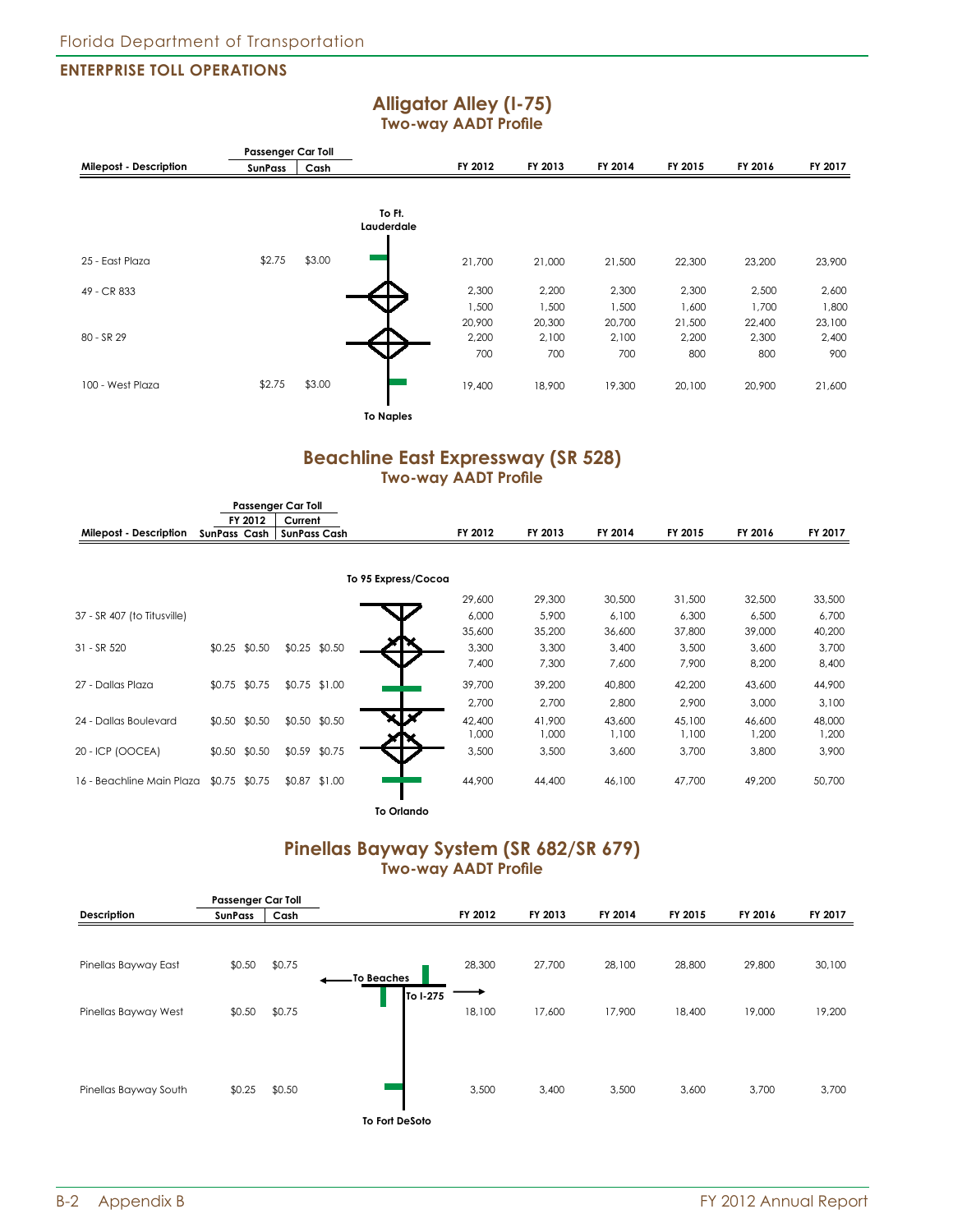## **Alligator Alley (I-75) Two-way AADT Profile**

|                        | Passenger Car Toll |        |                  |         |         |         |         |         |         |
|------------------------|--------------------|--------|------------------|---------|---------|---------|---------|---------|---------|
| Milepost - Description | SunPass            | Cash   |                  | FY 2018 | FY 2019 | FY 2020 | FY 2021 | FY 2022 | FY 2023 |
|                        |                    |        |                  |         |         |         |         |         |         |
|                        |                    |        | To Ft.           |         |         |         |         |         |         |
|                        |                    |        | Lauderdale       |         |         |         |         |         |         |
|                        |                    |        |                  |         |         |         |         |         |         |
| 25 - East Plaza        | \$2.75             | \$3.00 |                  | 23,700  | 24,300  | 25,100  | 25,700  | 26,400  | 26,900  |
|                        |                    |        |                  |         |         |         |         |         |         |
| 49 - CR 833            |                    |        |                  | 2,600   | 2,700   | 2,800   | 2,900   | 3,000   | 3,100   |
|                        |                    |        |                  | 1,800   | 1,900   | 1,900   | 2,000   | 2,000   | 2,100   |
|                        |                    |        |                  | 22,900  | 23,500  | 24,200  | 24,800  | 25,400  | 25,900  |
| 80 - SR 29             |                    |        |                  | 2,400   | 2,500   | 2,600   | 2,700   | 2,800   | 2,900   |
|                        |                    |        |                  | 900     | 1,000   | 1,000   | 1,100   | 1,100   | 1,200   |
| 100 - West Plaza       | \$2.75             | \$3.00 |                  | 21,400  | 22,000  | 22,600  | 23,200  | 23,700  | 24,200  |
|                        |                    |        |                  |         |         |         |         |         |         |
|                        |                    |        | <b>To Naples</b> |         |         |         |         |         |         |

## **Beachline East Expressway (SR 528) Two-way AADT Profile**

|                             | <b>Passenger Car Toll</b> |        |                     |         |         |         |         |         |         |
|-----------------------------|---------------------------|--------|---------------------|---------|---------|---------|---------|---------|---------|
| Milepost - Description      | <b>SunPass</b>            | Cash   |                     | FY 2018 | FY 2019 | FY 2020 | FY 2021 | FY 2022 | FY 2023 |
|                             |                           |        |                     |         |         |         |         |         |         |
|                             |                           |        | To 95 Express/Cocoa |         |         |         |         |         |         |
|                             |                           |        |                     | 34,500  | 35,300  | 36,100  | 36,900  | 37,600  | 38,200  |
| 37 - SR 407 (to Titusville) |                           |        |                     | 6,900   | 7,100   | 7,300   | 7,500   | 7,600   | 7,700   |
|                             |                           |        |                     | 41,400  | 42,400  | 43,400  | 44,400  | 45,200  | 45,900  |
| 31 - SR 520                 | \$0.25                    | \$0.50 |                     | 3,800   | 3,900   | 4,000   | 4,100   | 4,200   | 4,300   |
|                             |                           |        |                     | 8,600   | 8,800   | 9,000   | 9,200   | 9.400   | 9,500   |
| 27 - Dallas Plaza           | \$0.75                    | \$1.00 |                     | 46,200  | 47,300  | 48,400  | 49,500  | 50,400  | 51,100  |
|                             |                           |        |                     | 3,200   | 3,300   | 3,400   | 3,500   | 3,600   | 3,700   |
| 24 - Dallas Boulevard       | \$0.50                    | \$0.50 |                     | 49,400  | 50,600  | 51,800  | 53,000  | 54,000  | 54,800  |
|                             |                           |        |                     | 1,200   | 1,300   | 1,300   | 1,400   | 1,400   | 1,400   |
| 20 - ICP (OOCEA)            | \$0.59                    | \$0.75 |                     | 4,000   | 4,100   | 4,200   | 4,300   | 4,400   | 4,500   |
| 16 - Beachline Main Plaza   | \$0.87                    | \$1.00 |                     | 52,200  | 53,400  | 54,700  | 55,900  | 57,000  | 57,900  |
|                             |                           |        | <b>To Orlando</b>   |         |         |         |         |         |         |

## **Pinellas Bayway System (SR 682/SR 679) Two-way AADT Profile**

|                       | <b>Passenger Car Toll</b> |        |                       |         |         |         |         |         |         |
|-----------------------|---------------------------|--------|-----------------------|---------|---------|---------|---------|---------|---------|
| Description           | <b>SunPass</b>            | Cash   |                       | FY 2018 | FY 2019 | FY 2020 | FY 2021 | FY 2022 | FY 2023 |
|                       |                           |        |                       |         |         |         |         |         |         |
| Pinellas Bayway East  | \$0.50                    | \$0.75 | -To Beaches           | 29,800  | 30,100  | 30,200  | 30,300  | 30,400  | 30,400  |
| Pinellas Bayway West  | \$0.50                    | \$0.75 | To I-275              | 19,000  | 19,200  | 19,300  | 19,300  | 19,400  | 19,400  |
| Pinellas Bayway South | \$0.25                    | \$0.50 |                       | 3,700   | 3,700   | 3,700   | 3,800   | 3,800   | 3,800   |
|                       |                           |        | <b>To Fort DeSoto</b> |         |         |         |         |         |         |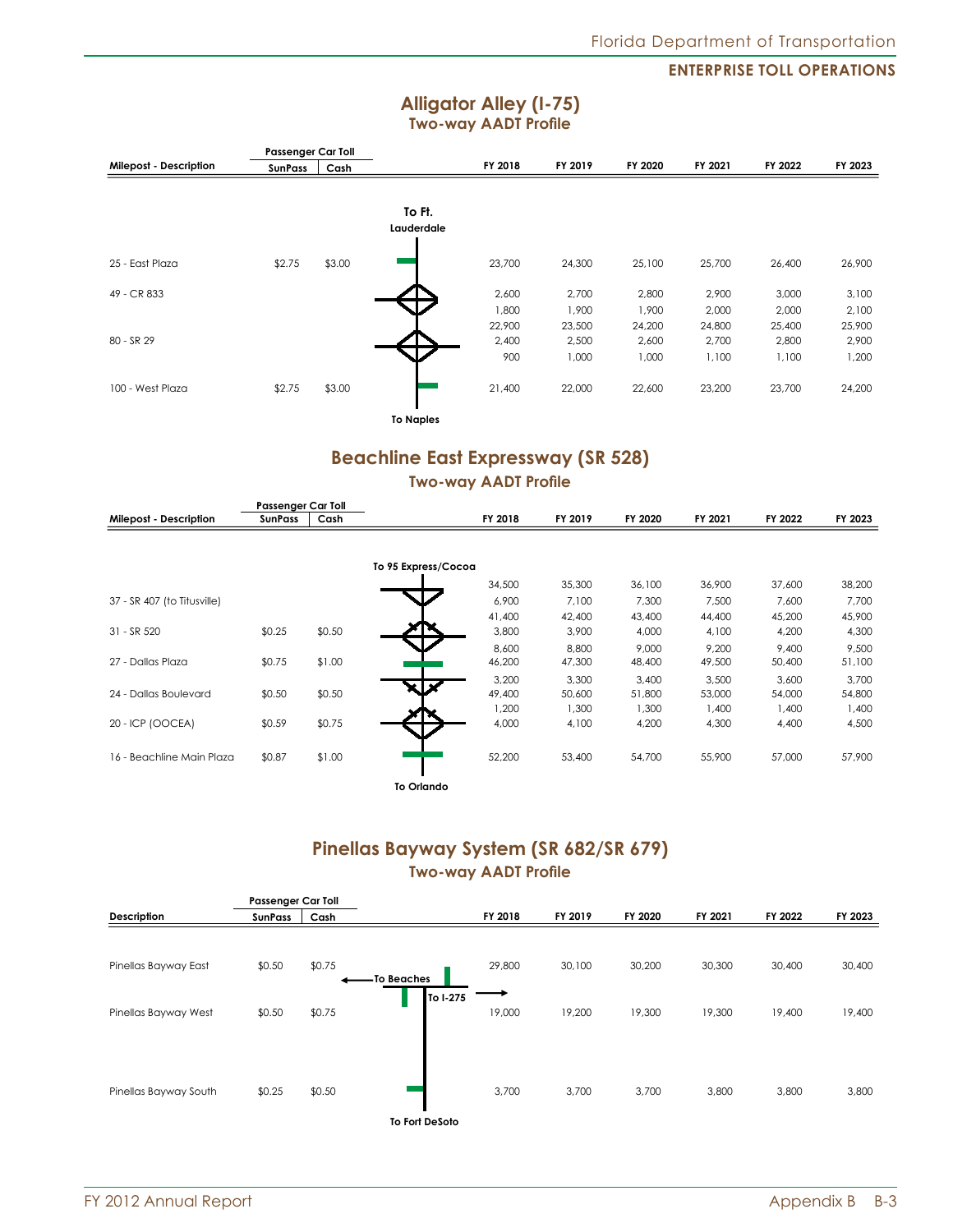## **Sunshine Skyway Bridge (I-275) Two-way AADT Profile**



## **Mid-Bay Bridge (SR 293) Two-way AADT Profile**

|                      | Passenger Car Toll     |                     |                          |                          |                                |                                |                                |                                |
|----------------------|------------------------|---------------------|--------------------------|--------------------------|--------------------------------|--------------------------------|--------------------------------|--------------------------------|
| Location             | Cash<br><b>SunPass</b> |                     | FY 2012                  | FY 2013                  | FY 2014                        | FY 2015                        | FY 2016                        | FY 2017                        |
| Connector Toll Plaza | See Note               | <b>To Niceville</b> | $\overline{\phantom{0}}$ | $\overline{\phantom{a}}$ | 6,000                          | 6,900                          | 6,700                          | 7,000                          |
| SR 20                |                        |                     |                          |                          |                                |                                |                                |                                |
| Mainline Toll Plaza  | See Note               |                     | 18,200                   | 18,700                   | 22,100                         | 23,000                         | 22,400                         | 23,100                         |
| .<br>.               | .                      | <b>To Destin</b>    | \$2.00/\$3.00            | $\sim$<br>\$2.00/\$3.00  | \$1.00/\$1.50<br>\$2.00/\$3.00 | \$1.00/\$1.50<br>\$2.00/\$3.00 | \$1.50/\$2.00<br>\$3.00/\$4.00 | \$1.50/\$2.00<br>\$3.00/\$4.00 |

Note: Connector toll rates listed by year for SunPass/Cash. Bridge toll rates listed by year for SunPass/Cash.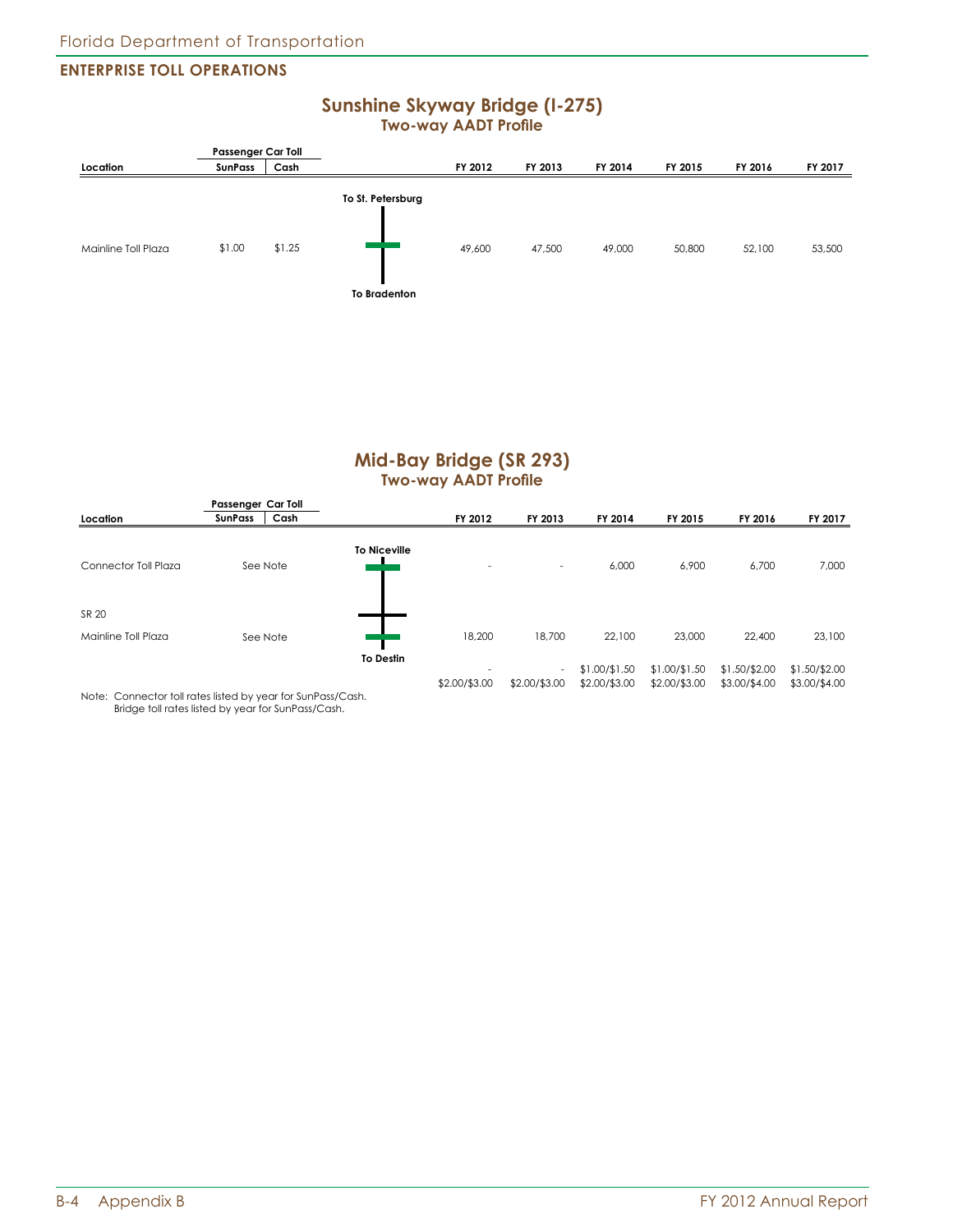## **Sunshine Skyway Bridge (I-275) Two-way AADT Profile**



## **Mid-Bay Bridge (SR 293) Two-way AADT Profile**

| Location                     | Passenger Car Toll<br>Cash<br><b>SunPass</b> |                     | FY 2018                        | FY 2019                        | FY 2020                        | FY 2021                         | FY 2022                         | FY 2023                        |
|------------------------------|----------------------------------------------|---------------------|--------------------------------|--------------------------------|--------------------------------|---------------------------------|---------------------------------|--------------------------------|
| Connector Toll Plaza         | See Note                                     | <b>To Niceville</b> | 7,300                          | 7,700                          | 8,000                          | 8,300                           | 8,600                           | 8,900                          |
| SR 20<br>Mainline Toll Plaza | See Note                                     |                     | 23,700                         | 24,300                         | 24,800                         | 25,200                          | 25,700                          | 26,100                         |
|                              |                                              | <b>To Destin</b>    | \$1.50/\$2.00<br>\$3.00/\$4.00 | \$1.50/\$2.00<br>\$3.00/\$4.00 | \$1.50/\$2.00<br>\$3.00/\$4.00 | $$1.50/\$2.00$<br>\$3.00/\$4.00 | $$1.50/\$2.00$<br>\$3.00/\$4.00 | \$1.50/\$2.00<br>\$3.00/\$4.00 |

Note: Connector toll rates listed by year for SunPass/Cash. Bridge toll rates listed by year for SunPass/Cash.